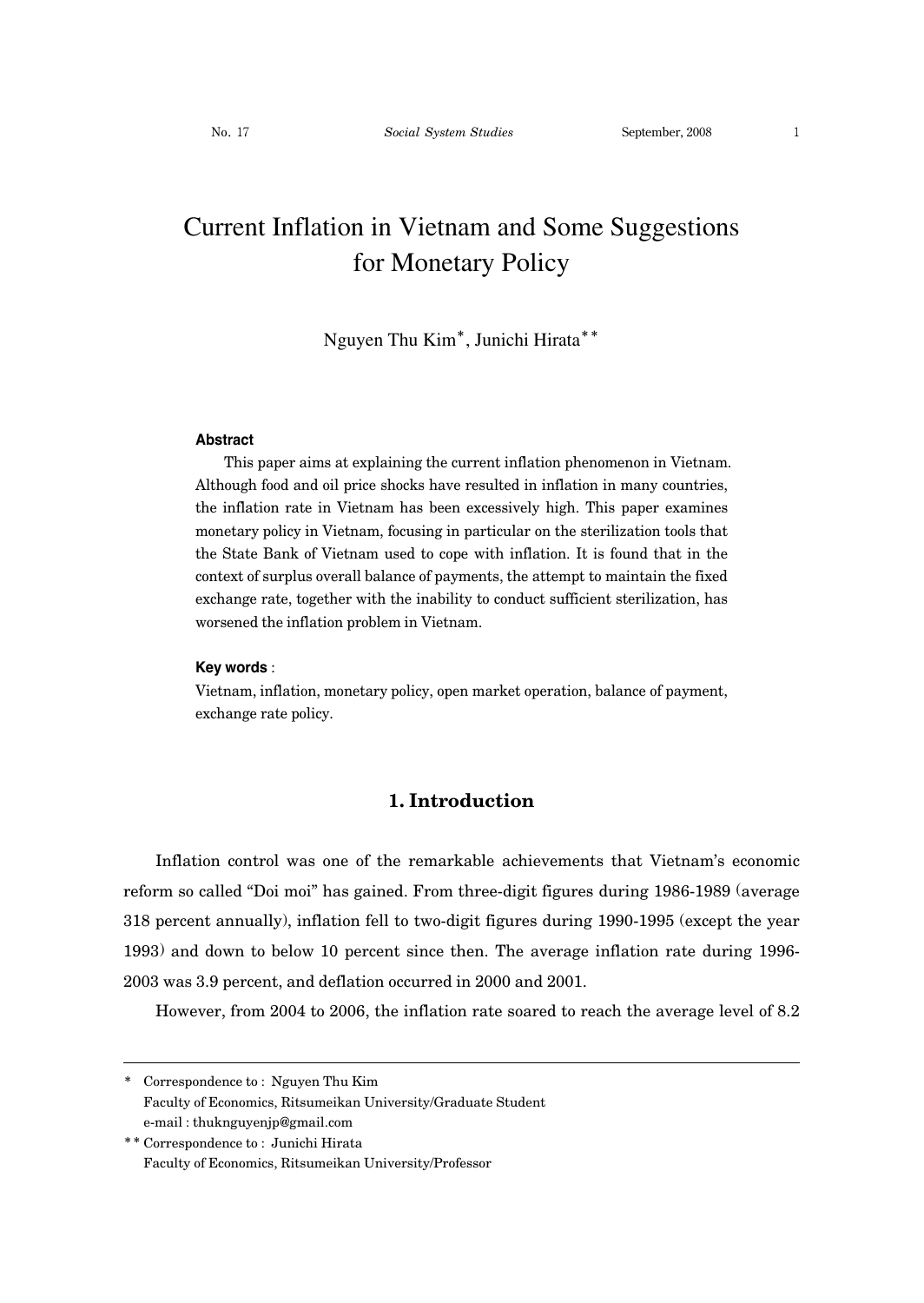percent per year, higher than the period's average real Gross Domestic Product (GDP) growth rate (8.1 percent). In 2007, the inflation rate continued its upward trend to reach 12.6 percent.

So far little research has been done on inflation in Vietnam. Nguyen Tri Hung [1999] investigated the causes of the hyper inflation period 1986-1989. He concluded that the acute inflation was the result of the General Adjustment of Price, Wage and Money conducted in 1985, which monetized people's income.1)

As the rationing system was removed, aggregate demand increased while aggregate supply was rigid due to weak domestic production capability. Government's budget deficit was financed by money creation as the government's revenue covered only 55 percent of its expenditure and the chance to borrow from abroad was limited.<sup>2)</sup> In the following period of 1989-1995, inflation fell considerably thanks to the government's supply-side policies to promote aggregate supply and the use of non-inflationary financing of the budget deficit.<sup>3)</sup> In a research conducted by the International Monetary Fund (IMF) on Vietnam's recent inflation phenomenon, the two main contributing factors to inflation are the increase in food and oil prices, and the overheating of the economy which has led to excessive demand. (IMF country report [2006])

It is undeniable that the food and oil price shocks since 2004 are important causes of the current inflation problem in Vietnam. However, while most of these shocks were common to the rest of the region, the inflation rate in Vietnam has been higher than other emerging economies in Asia.

The inflation phenomenon in Vietnam, therefore, reflects some problems inherent in the economy. This paper will focus on the ineffectiveness of the sterilization operation, given the government's attempt to maintain the fixed exchange rate system when facing with increasing foreign capital inflows.

Following this introduction, this paper consists of five more sections. Section 2 provides an overview of important economic reforms and section 3 examines the current situation of the country's balance of payments. Section 4 continues with the analysis of the exchange rate policy and section 5 discusses the monetary policy with a focus on the sterilization conduct. Section 6 concludes the paper with some recommendations.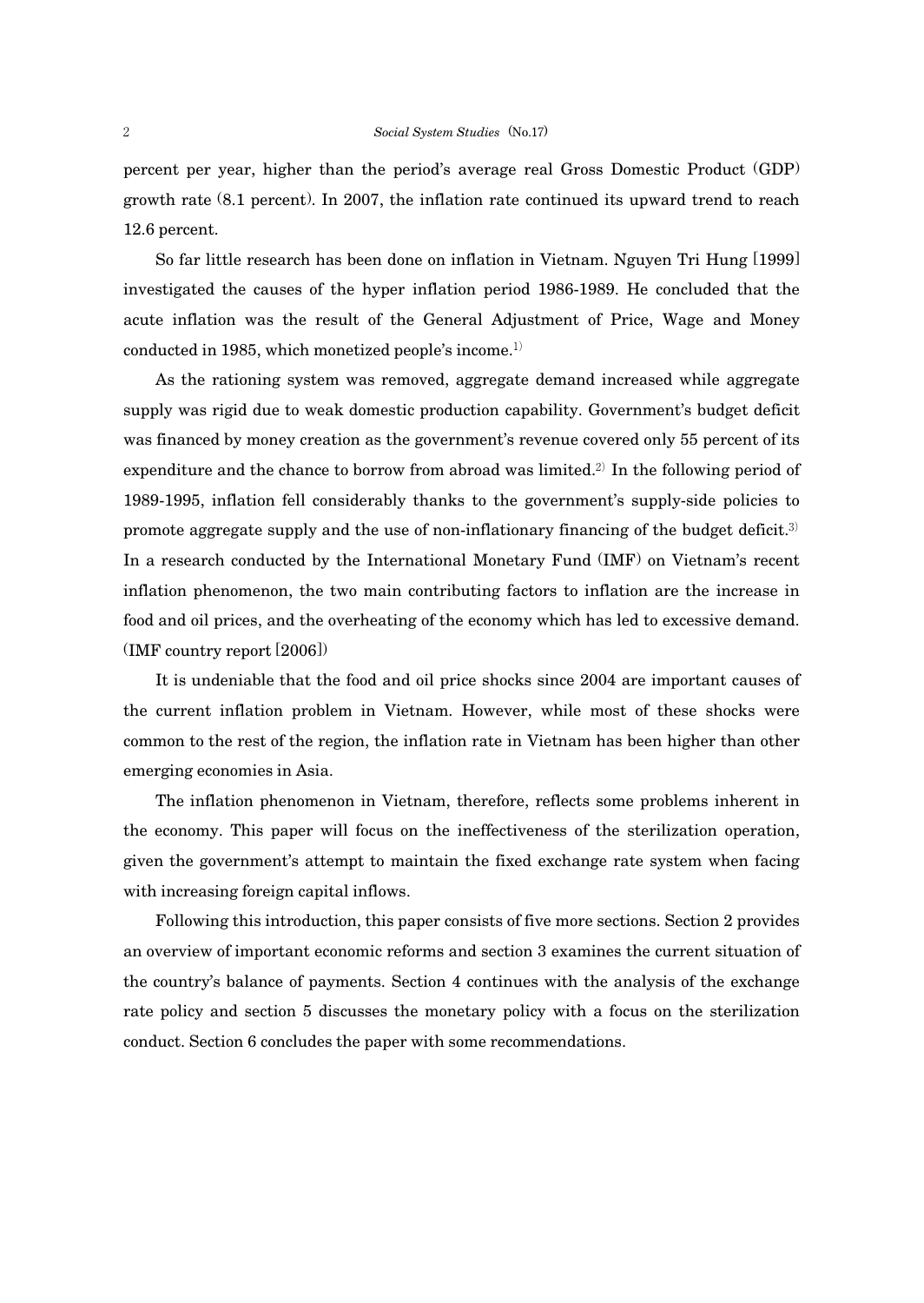## **2. Important economic reforms and the current situation**

After the Vietnam war ended in 1975, and before the economic reform started in 1986, the Vietnamese government adopted a centrally-planned system in which every aspect of the economy was under the rigid control of the government. There were only two economic sectors dominating the economy, namely State owned enterprises (SOEs) and agricultural cooperatives. All production, distribution and even monetary policy operations, had to comply with the government's plans. This mechanism hindered economic development, causing a continuous shortage of commodities and led to hyper-inflation.

In this context, the sixth Congress meeting of the Vietnam Communist Party held in December 1986 set forth a renovation policy known as "Doi moi." Among many targets of the economic reform, opening the domestic market, and at the same time stabilizing the macroeconomic situation, were two major ones.

The Law on foreign investment passed in December 1987 marked the first step in the process of opening the Vietnamese market to foreign investors. Since then, several important events have demonstrated the increasing integration of the economy. Vietnam joined the Association of South East Asian Nations (ASEAN) in 1995 and the Asia Pacific Economic Cooperation (APEC) in 1998. In July 2000, Vietnam signed a Bilateral Trade Agreement with the USA, and in January 2007, Vietnam became a member of the World Trade Organization (WTO).

To stabilize the economy, curbing the hyperinflation rate was a key task. Reforms in both the supply side of the economy and the financial system successfully achieved this task. The inflation rate fell to two-digit figures during 1990-1995 and remained under control during 1995-2003 period. However, since 2004, the inflation rate has jumped to a much higher level than the previous period. The inflation rate in 2004 was 9.5 percent, dropped slightly during 2005-2006, but then soared to two digit figures during 2007.



Figure 1 Inflation rate in Vietnam

Source : Vietnam's General Statistic Office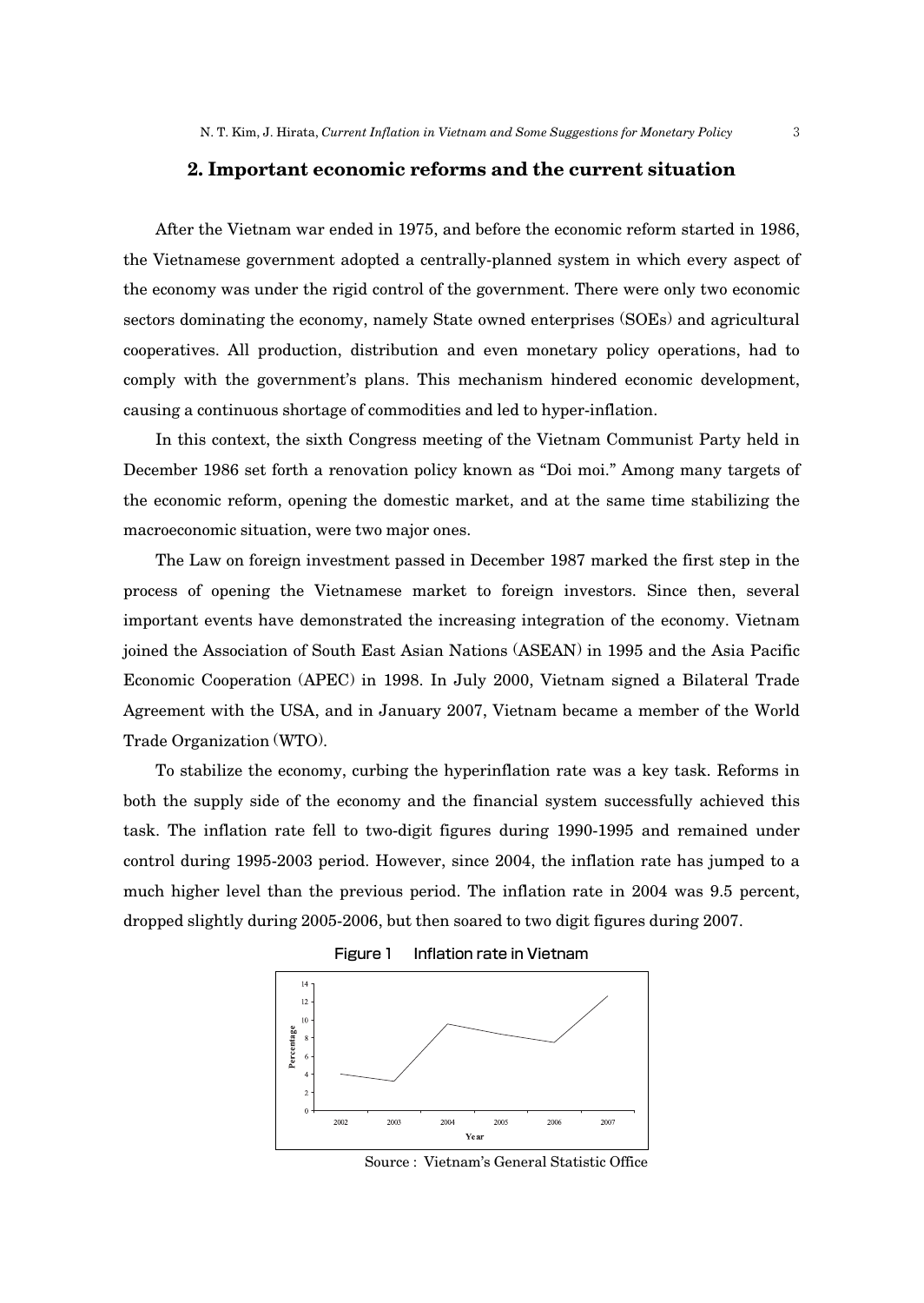As Table 1 shows, the average inflation rate in Vietnam during 2004-2006 was the highest compared with the average inflation rate of four ASEAN countries and four newlyindustrialized economies.

|                                       | Average inflation rate |
|---------------------------------------|------------------------|
| ASEAN-4                               | 5.85                   |
| Newly-industrialized economies (NIEs) | 1.64                   |
| Vietnam                               | 8.20                   |

Table 1 Average inflation rate from 2004 to 2006 (Unit: Percentage)

Source: IMF country report [2006]

ASEAN-4 includes: Indonesia, Malaysia, Philippines and Thailand NIEs includes: HongKong, Korea, Singapore, Taiwan

Analyses in the following sections will show that the inflation during 2004-2006 was partly due to the fact that reforms in the financial system are insufficient and seem incompatible with the accelerating process of market opening. In particular, the increasing capital inflows, combined with an inflexible exchange rate and weak monetary operation, have contributed to the recent inflation problem in Vietnam.

# **3. The balance of payments**

The country's integration into the world market has led to increases in import and export activities (though import value still exceeds export value), and rising foreign capital inflow. As can be observed from Table 2, the foreign capital inflow has more than offset the current account deficit, leading to surplus overall balance.

A closer look at the balance of payments can help explain for the overall balance surplus. It is noticeable that the trade balance, though in deficit, seems to have been stable since  $2003<sup>4</sup>$ . The stable trade deficit has an important implication because it partly explains the sharp increase in the overall balance surplus, which, as will be shown later in the paper, has contributed to the high inflation rate in Vietnam. In order to account for this stability, the import and export structure is worth considering.

As for import structure, it can be seen from Figure 2 that production inputs (including machinery, equipment, fuel and non-fuel production materials) account for the main part of the total imports of Vietnam. In fact, the percentage of production inputs over total import stayed at approximately 60. 8 percent during 1986-2005, of which petroleum products, steel, iron and fertilizer accounted for approximately 20 percent of total imports (see Table 3).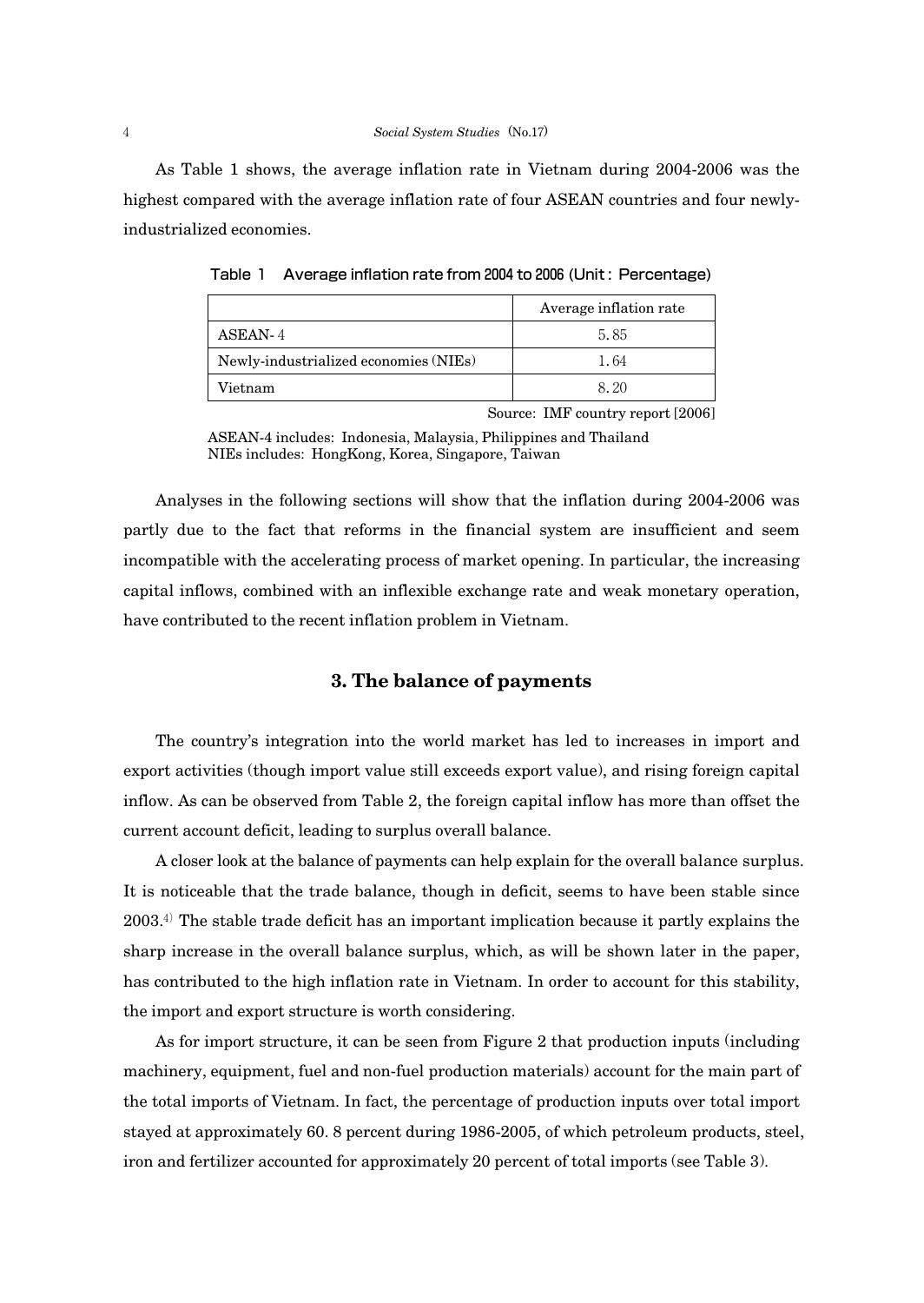|                                            | 2002     | 2003     | 2004     | 2005     | 2006     |
|--------------------------------------------|----------|----------|----------|----------|----------|
| <b>Current account balance</b>             | $-676$   | $-1,935$ | $-1,565$ | $-497$   | $-164$   |
| Trade balance                              | $-1,054$ | $-2,582$ | $-2,287$ | $-2,439$ | $-2,776$ |
| Non-factor services (net)                  | $-749$   | $-778$   | $-871$   | $-219$   | $-8$     |
| Investment income (net)                    | $-794$   | $-814$   | $-891$   | $-1,219$ | $-1,429$ |
| Transfers (net)                            | 1,921    | 2,239    | 2,485    | 3,380    | 4,049    |
| Private                                    | 1,767    | 2,100    | 2,310    | 3,150    | 3,800    |
| Official                                   | 154      | 139      | 175      | 230      | 249      |
| Capital account balance                    | 1,071    | 4,086    | 2,447    | 2,628    | 4,486    |
| FDI inflows                                | 2,023    | 1,894    | 1,878    | 1,954    | 2,400    |
| FDI loan repayments                        | 414      | 590      | 536      | 524      | 643      |
| Medium and long-term loans (net)           | 458      | 974      | 1,396    | 1,360    | 1,139    |
| Portfolio investment                       | n.a      | n.a      | n.a      | 865      | 1,313    |
| Short-term capital                         | $-996$   | 1,808    | $-291$   | $-1,027$ | 277      |
| <b>Overall balance</b>                     | 395      | 2, 151   | 883      | 2, 131   | 4,322    |
| Financing                                  | $-464$   | $-2,151$ | $-883$   | $-2,131$ | $-4,322$ |
| Change in SBV's NFA $(-, \text{increase})$ | $-464$   | $-2,151$ | $-883$   | $-2,131$ | $-4,322$ |

Table 2 Vietnam's balance of payments (Unit : million US dollars)

Source : IMF country report [2007]



Figure 2 Vietnam's import structure

Source: Statistical Yearbook of Vietnam [2006]

Table 3 Share of important production inputs over total import value (Unit : Percentage)

|                    | 2002 | 2003 | 2004 | 2005 | 2006 |
|--------------------|------|------|------|------|------|
| Petroleum products | 10.2 | 9.7  | 11.2 | 13.7 | 13.3 |
| Steel and iron     | 6.8  | 6.7  |      | 8.1  | 6.5  |
| Fertilizer         | 2.4  | 2.5  | 2.4  | 1.8  | 1.5  |

Source: IMF country report [2007]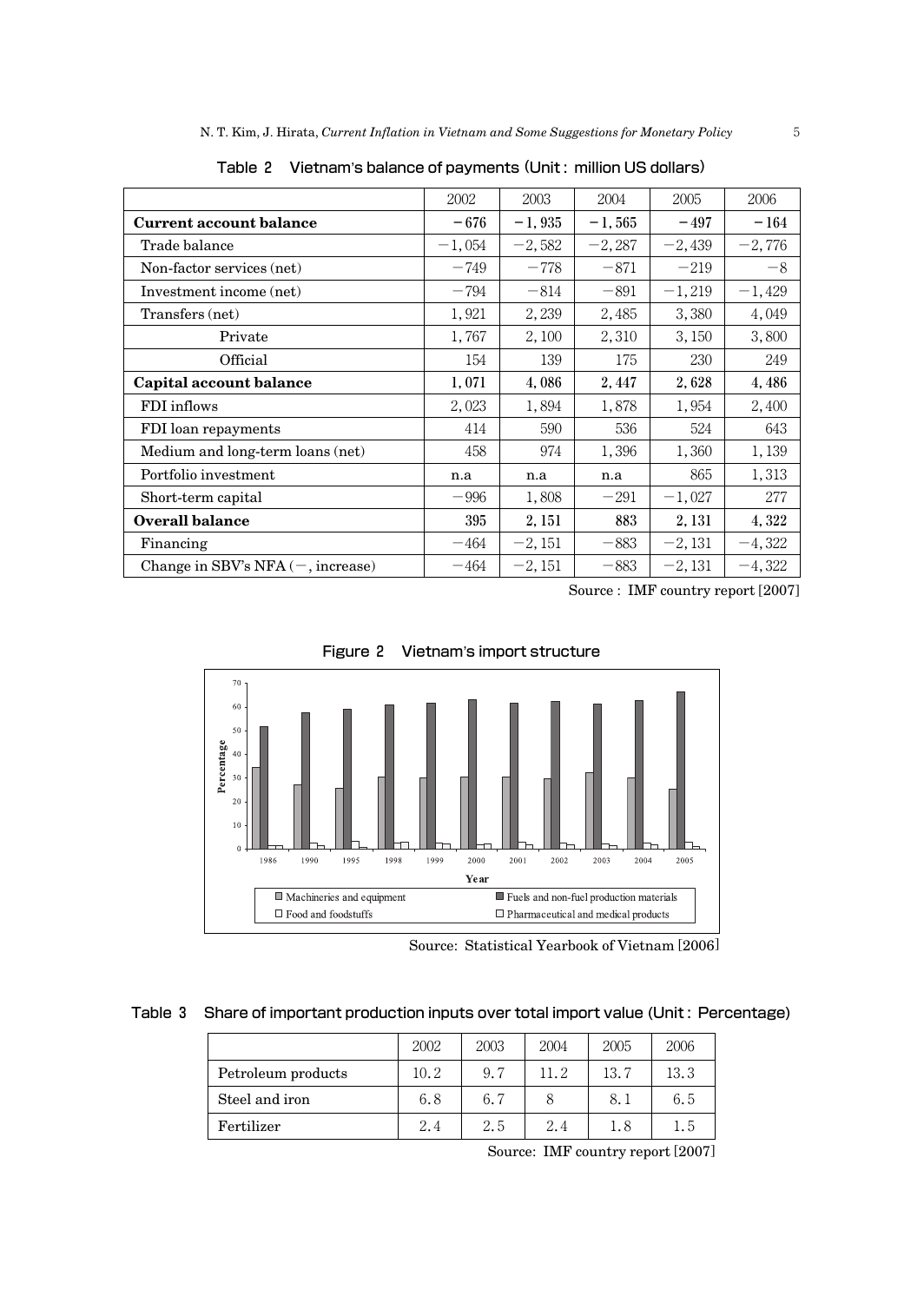On the other hand, as indicated by Table 4, main exports include crude oil and coal, agricultural and aquatic products, footwear and garments, and electronics and computer appliances. It should be noted here that besides crude oil, food and foodstuffs (which belong to agricultural and aquatic products) are the main exports of Vietnam, and the prices of those exports increased sharply in the period of study.

|                                     | 2001 | 2002 | 2003 | 2004 | 2005 | 2006 |
|-------------------------------------|------|------|------|------|------|------|
| Crude oil and coal                  | 21.6 | 20.5 | 19.9 | 22.7 | 24.8 | 23.1 |
| Agricultural and aquatic products   | 24.3 | 23.9 | 22.4 | 20.3 | 17.5 | 17.9 |
| Footwear and garments               | 23.6 | 27.6 | 29.6 | 26.6 | 24.1 | 23.6 |
| Electronics and computer appliances | 4.0  | 4.5  | 3.3  | 4.1  | 4.4  | 4.3  |

Table 4 Share of main exports over total export value (Unit : Percentage)

Sources: General Statistic Office [2005], IMF country report [2007]

Given the import and export structure, the import and export price indexes are now examined. As Figure 3 demonstrates, the export price index increase more than offsets the increase in the import price index. In particular, as can be seen in Figure 4, the exported oil price index closely follows the imported oil price index and the correlation coefficient between the two price indexes is 0.998. As a result, the international oil price shock was not totally a disadvantage to Vietnam's trade balance. In addition, in Table 5 which shows the export price index of consumer goods, the food and foodstuffs price index increase is the highest. In comparison with the price index of imported fuels and other production inputs, the price index of exported food and foodstuffs is higher (see Figure 5).





Source: Statistical Yearbook of Vietnam [2006]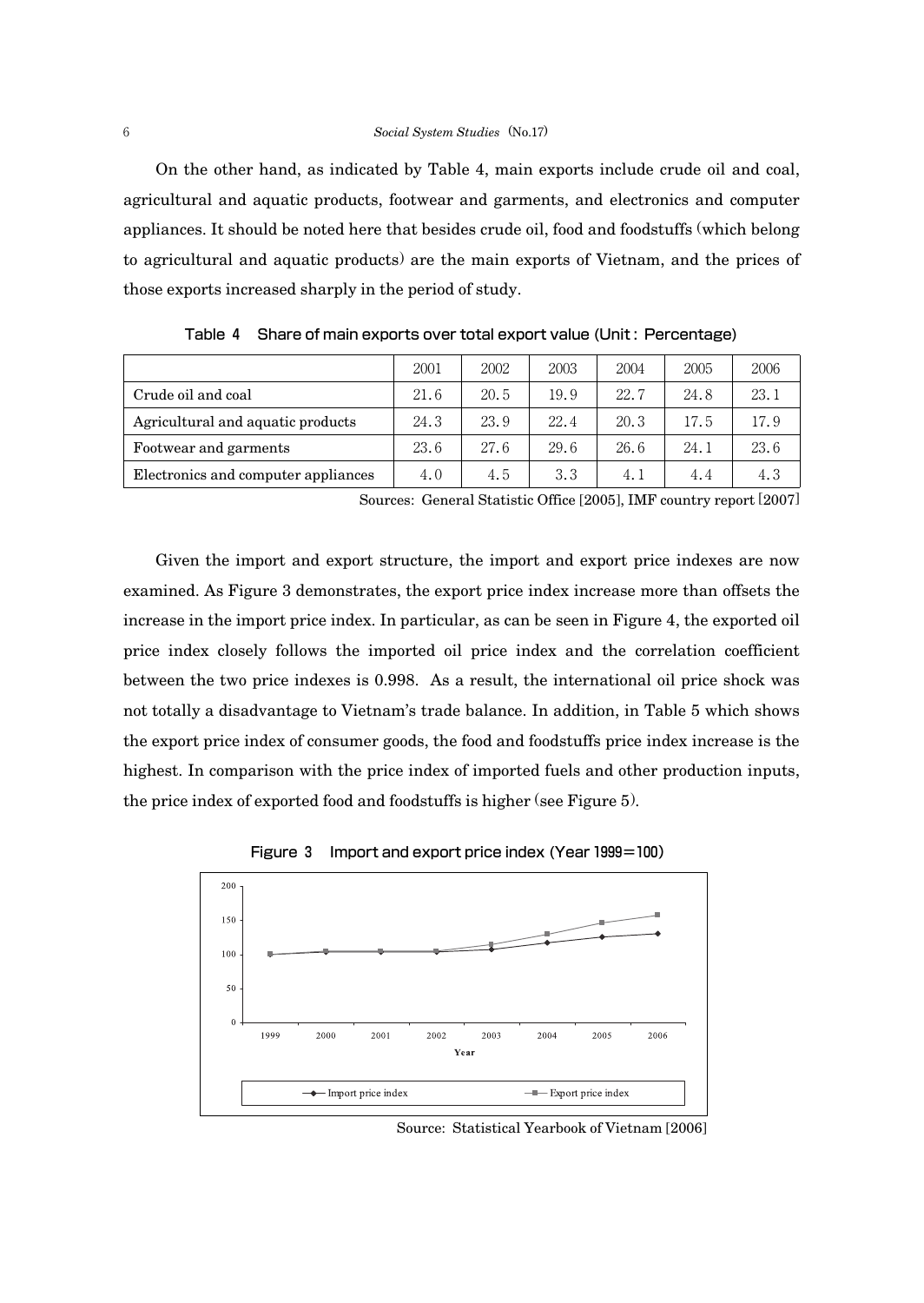Figure 4 Imported oil price index and exported oil price index (Year2000=100)



Source: IMF country report [2007]

| Table 5 Consumer goods' export price index |  |  |  |  |  |
|--------------------------------------------|--|--|--|--|--|
|                                            |  |  |  |  |  |

| Year | General consumer goods | Food and foodstuffs | Non-food and non-foodstuffs |
|------|------------------------|---------------------|-----------------------------|
| 2000 | 100                    | 100                 | 100                         |
| 2001 | 101.1                  | 103.1               | 99.3                        |
| 2002 | 102.3                  | 106.1               | 98.7                        |
| 2003 | 107.7                  | 115.5               | 99.9                        |
| 2004 | 112.1                  | 123.1               | 101.2                       |
| 2005 | 116.7                  | 133.8               | 101.1                       |
| 2006 | 120.9                  | 142.7               | 102.2                       |

Source: Statistical Yearbook of Vietnam [2006]

Figure 5 Import price index of fuels and non-fuel production materials and export price index of food and foodstuffs. (Year 2000=100)



Sources: Statistical Yearbook of Vietnam [2006] and calculation by author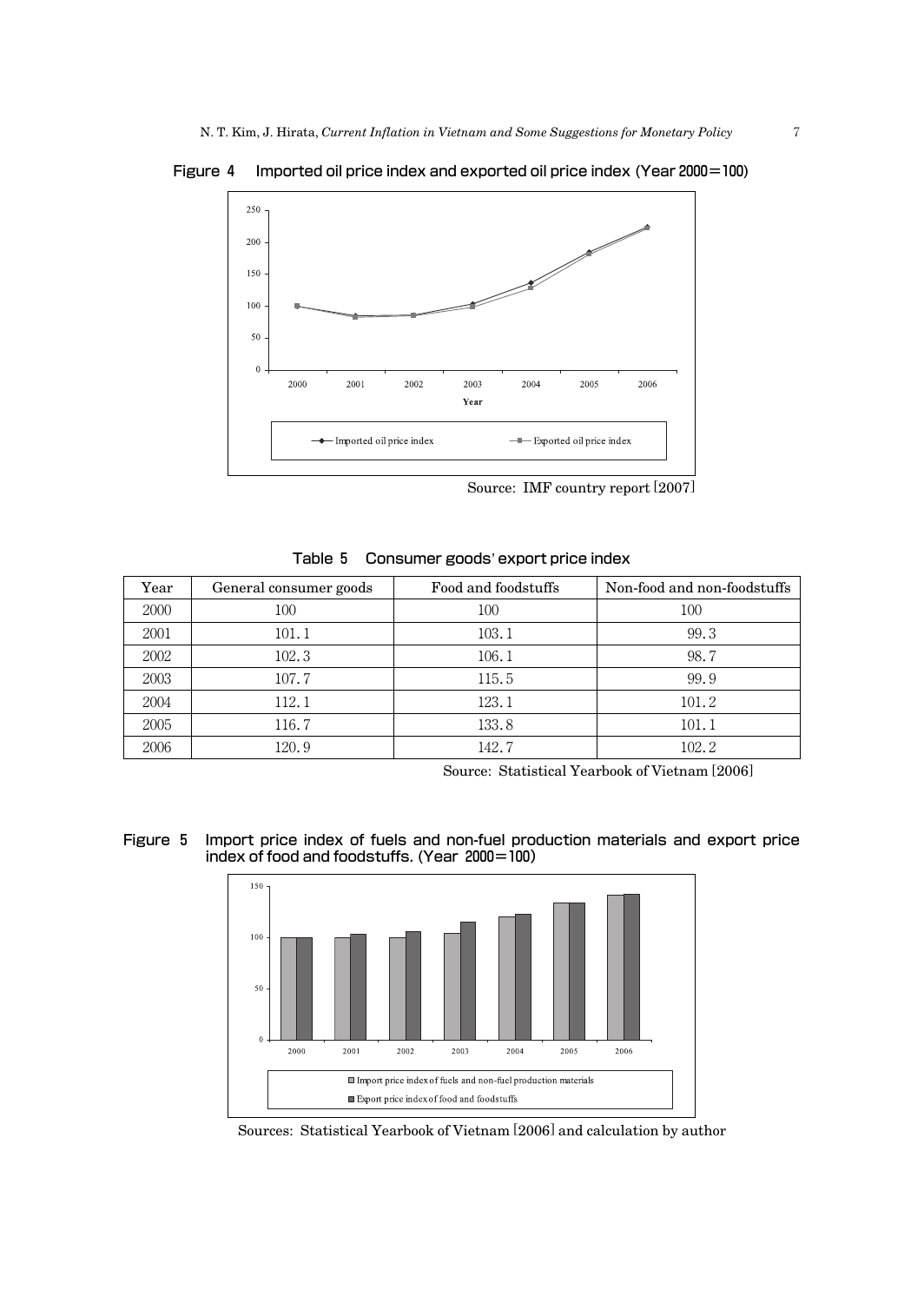The export price advantage over import price can help account for the stable trade deficit that is observed for the period 2003-2006. Besides the trade balance, there is another item on the current account balance that is worth considering. As can be seen from Table 2, the transfer item has continuously increased and the amount in 2006 was twice that of 2002. This is thanks to the soar in remittances reflected as private transfer, which has kept rising since 1995 (see Figure 6).



Figure 6 Net private transfers to Vietnam

Source: IMF country report [1998, 2007]

In fact, the private transfer increase has helped offset most of the trade deficit, leaving the current account nearly balanced in 2006. On the other hand, with increasing inflows of foreign direct investment (FDI), medium and long term loans, and portfolio investments, the overall balance surplus in 2006 was nearly eleven times the surplus in the year 2002. In fact, according to an IMF country report in 2003, the overall balance has turned into a surplus since 1999. However, the surpluses during 1999-2001 stood at an annual average of 385 million US dollars. Compared to that period, the annual overall balance surplus during 2003-2006 was six times higher, averaging at 2.37 billion US dollars.

The surplus overall balance has put upward pressure on Vietnamese Dong (VND). To keep the exchange rate stable, the State Bank of Vietnam (SBV) has intervened in the foreign exchange market by purchasing US dollar. Meanwhile, this foreign exchange intervention has been sterilized to reduce the amount of VND in circulation.

However the sterilization has not shown to be effective. While SBV's foreign exchange reserve increases, monetary base (M0) also keeps increasing. In fact the correlation

Table 6 SBV's foreign exchange reserves (Unit : million US dollars)

| Year              | 2001  | 2002       | 2003  | 2004  | 2005  | 2006 | $Mar-07$ | $Jun-07$ |
|-------------------|-------|------------|-------|-------|-------|------|----------|----------|
| Official reserves | 3.601 | .692<br>o. | 5.620 | 6.314 | 9,597 | 483  | 17.244   | 20,026   |

Source: IMF country report [2007]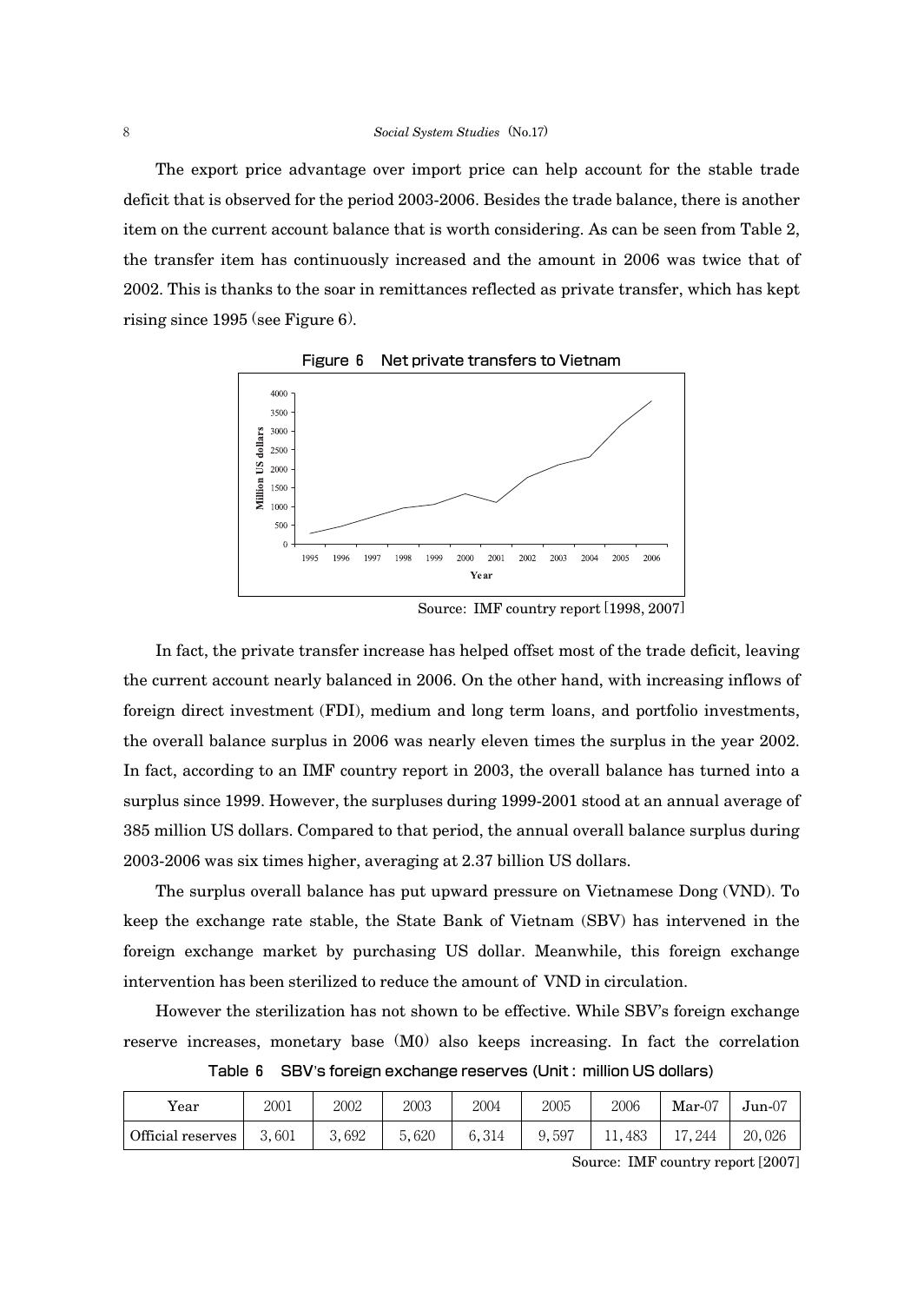performed and the result was a positive and statistically significant relationship between two variables. In particular, when M0 was regressed on the foreign exchange reserves (abbreviated as RESERVES in the regression), the result equation was:

 $M0=2397.193 + 19.38 \times RESERVES, R<sup>2</sup>= 0.98,$ 

```
(25.4)
```
where  $\mathbb{R}^2$  is coefficient of determination.

Checking for the first difference, the result equation was:

 $M0-M0 (-1) = 5760.744 + 13.88 \times [RESERVES - RESERVES (-1)], R<sup>2</sup> = 0.63.$ (3.94)

As reflected in the regression results, the effectiveness of the sterilization needs to be thoroughly examined. However, before elaborating on the sterilization issue, section 4 will analyze the exchange rate management system that SBV has pursued.

## **4. The exchange rate policy**

Before 1988, under the centrally-planned regime, a multi-exchange rate system determined solely by the SBV was in use. Though the SBV announced an official exchange rate, different percentages were added to, or subtracted from, the official exchange rate when applied to various transactions. In particular, the exchange rates were determined differently depending on whether the trading took place between Vietnam and a socialist country or a capitalist country. Also, different exchange rates were applied for traded goods versus non-traded goods. Non-traded goods were those exported or imported for diplomatic, training or conference purposes. The exchange rates applied to exporters and importers also varied, with those applied to exporters higher than those applied to importers. Besides, a different exchange rate was used for exchanging foreign remittances into VND.

The existence of the fixed exchange rate and multi-exchange rate system, determined solely by the SBV, had a consequence that the exchange rates did not reflect market supply and demand of foreign currencies. As a result, a black market for foreign exchanges was in existence together with the official market, and there was a big gap between the official exchange rates and the black market exchange rates during this time period (see Table 7).

In an effort to reduce the gap between the official and market exchange rates, SBV conducted several reforms on the exchange rate management system. In 1989, the multi-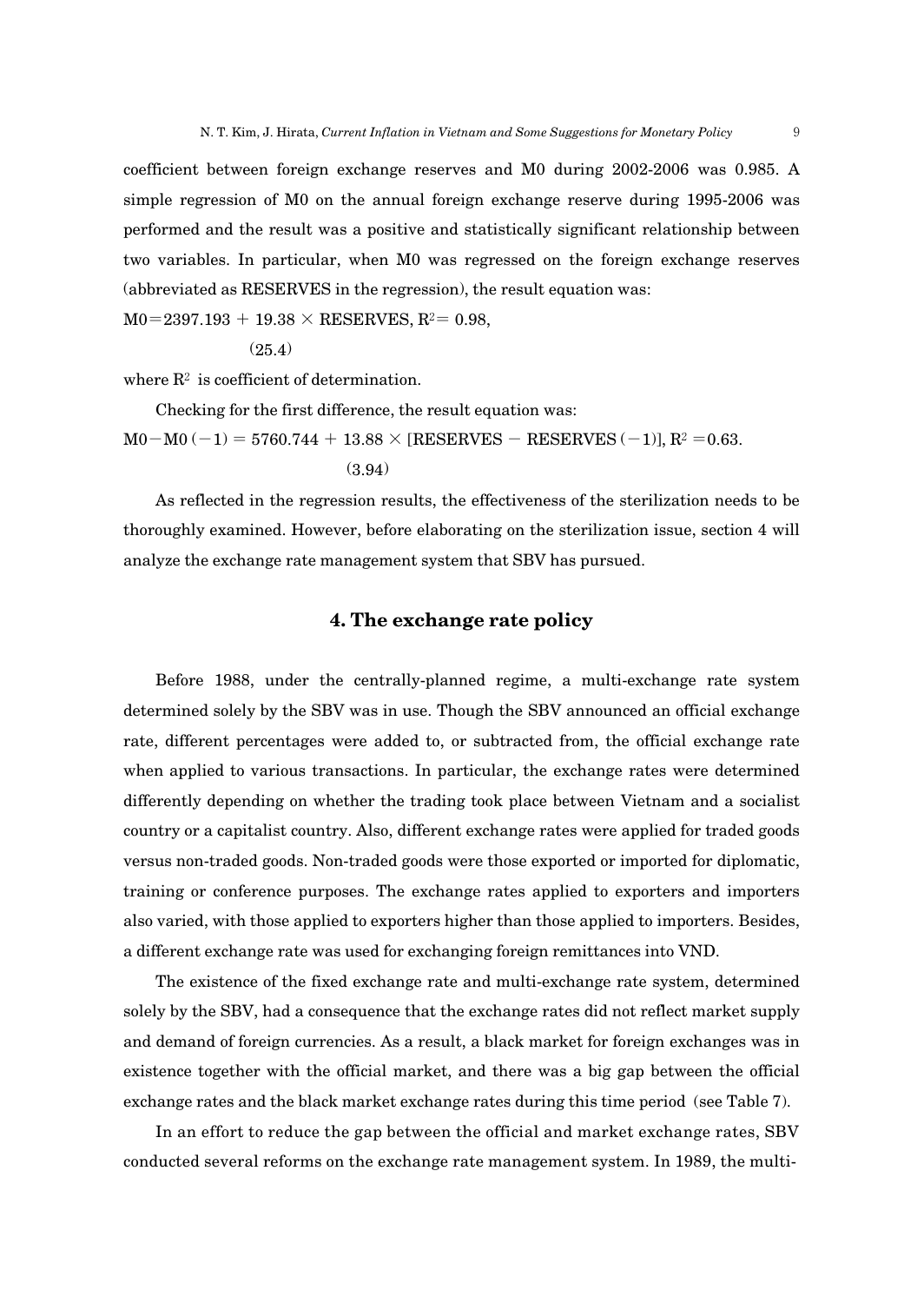| Year | Official exchange rate | Market exchange rate |
|------|------------------------|----------------------|
| 1985 | 15                     | 115                  |
| 1986 | 80                     | 425                  |
| 1987 | 368                    | 1270                 |
| 1988 | 3000                   | 5000                 |
| 1989 | 3900                   | 4750                 |

Table 7 Official exchange rate and market exchange rate (VND/US dollar)

Source: State Bank of Vietnam

exchange rate system was replaced by one official exchange rate system, to be determined solely by the SBV. In 1991, two foreign exchange trading centers were established in Hanoi and Hochiminh city so that banks and enterprises could negotiate exchange rates in their transactions. Participants in the trading centers included the SBV, commercial banks that were authorized to trade foreign currencies, and export and import companies. However, the exchange rates in the centers were not totally determined by supply and demand, but had to be subject to SBV's regulations and intervention. For example, it was stipulated that the exchange rates realized in a day be within 5 percent of the average exchange rate determined on the previous trading day. Based on the exchange rate formed in the trading centers, SBV determined an official exchange rate.

Though the official exchange rate was based on the exchange rate formed in the trading centers, which was in turn subject to the SBV's intervention, during 1991-1992, the official exchange rates depreciated sharply, and more closely approached the market exchange rates. In fact, the average official exchange rate in 1992 was VND11, 199/US dollar, while the average market exchange rate was VND11, 334/US dollar.

However, since the two foreign exchange trading centers were established in Hanoi and Hochiminh city only, and the members needed to be present at those trading centers to conduct transactions, it was very inconvenient for those located in other areas to participate. Besides, the technical infrastructure of the trading centers was so poor that it took long time for transactions to be clear (Nguyen Van Tien, [2001]). These were the main reasons for the establishment of the Interbank foreign exchange market in 1994.

In October 1994, the Interbank foreign exchange market was set up, replacing the two foreign currency trading centers. Participants in the Interbank market included the SBV and authorized commercial banks. The Interbank market was different from the previous two foreign currency trading centers in that it did not allow the participation of export and import companies. However, like the previous system, the exchange rate determined in this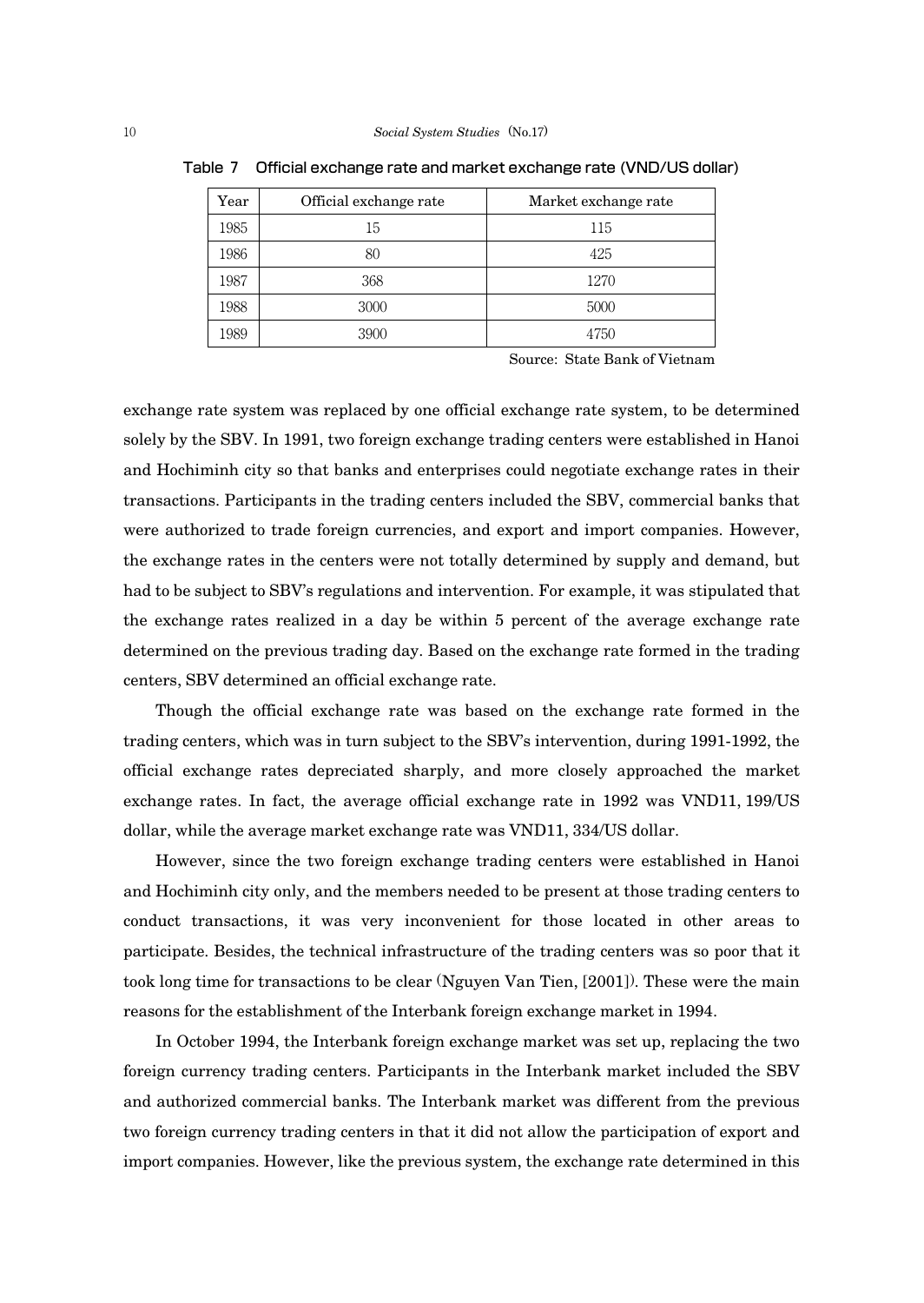Figure 7 Average official exchange rates



Source: State Bank of Vietnam

market was just a reference for the SBV in determining the official exchange rate.

The export and import companies had to conduct foreign currency transactions with the commercial banks. The exchange rates applied in transactions between commercial banks and companies had to lie within a band around the official exchange rate. As can be seen from Table 8, from July 1994 to February 1999, the bands around the official exchange rate varied, and especially widened during 1997-1999. According to SBV, the fluctuation band was increased during this period to provide an incentive to exports which were negatively affected by the Asian financial crisis.

Since February 1999, with Decision 64 QD/NHNN 7, the SBV has directly used the Interbank average exchange rate as the official exchange rate. Instead of determining the

| Time period               | Exchange rate band                                       |
|---------------------------|----------------------------------------------------------|
| From Jul 94 to Oct 94     | Spot Rate Max = Official Rate +0.1%                      |
|                           | Spot Rate Min = Official Rate                            |
| From Nov 94 to Nov 96     | Spot Rate = Official Rate $\pm 0.5\%$                    |
| From Dec 96 to Feb 97     | Spot Rate = Official Rate $\pm 1\%$                      |
| From Mar 97 to Oct 97     | Spot Rate = Official Rate $\pm 5\%$                      |
| From Nov 97 to Aug 98     | Spot Rate = Official Rate $\pm 10\%$                     |
| From Sept 98 to Feb 99    | Spot Rate = Official Rate $\pm 7\%$                      |
| From Mar 99 to Jul 02     | Spot Rate = Interbank average exchange rate $\pm 0.1\%$  |
| From Aug $02$ to Dec $06$ | Spot Rate = Interbank average exchange rate $\pm 0.25\%$ |
| From Jan $07$ to Dec $07$ | Spot rate = Interbank average exchange rate $\pm 0.5\%$  |
| From Jan 08 to Mar 08     | Spot rate = Interbank average exchange rate $\pm 0.75\%$ |
| From Apr 08 to present    | Spot rate = Interbank average exchange rate $\pm 1\%$    |

Table 8 Exchange rate bands for transactions between commercial banks and their clients

Source: State Bank of Vietnam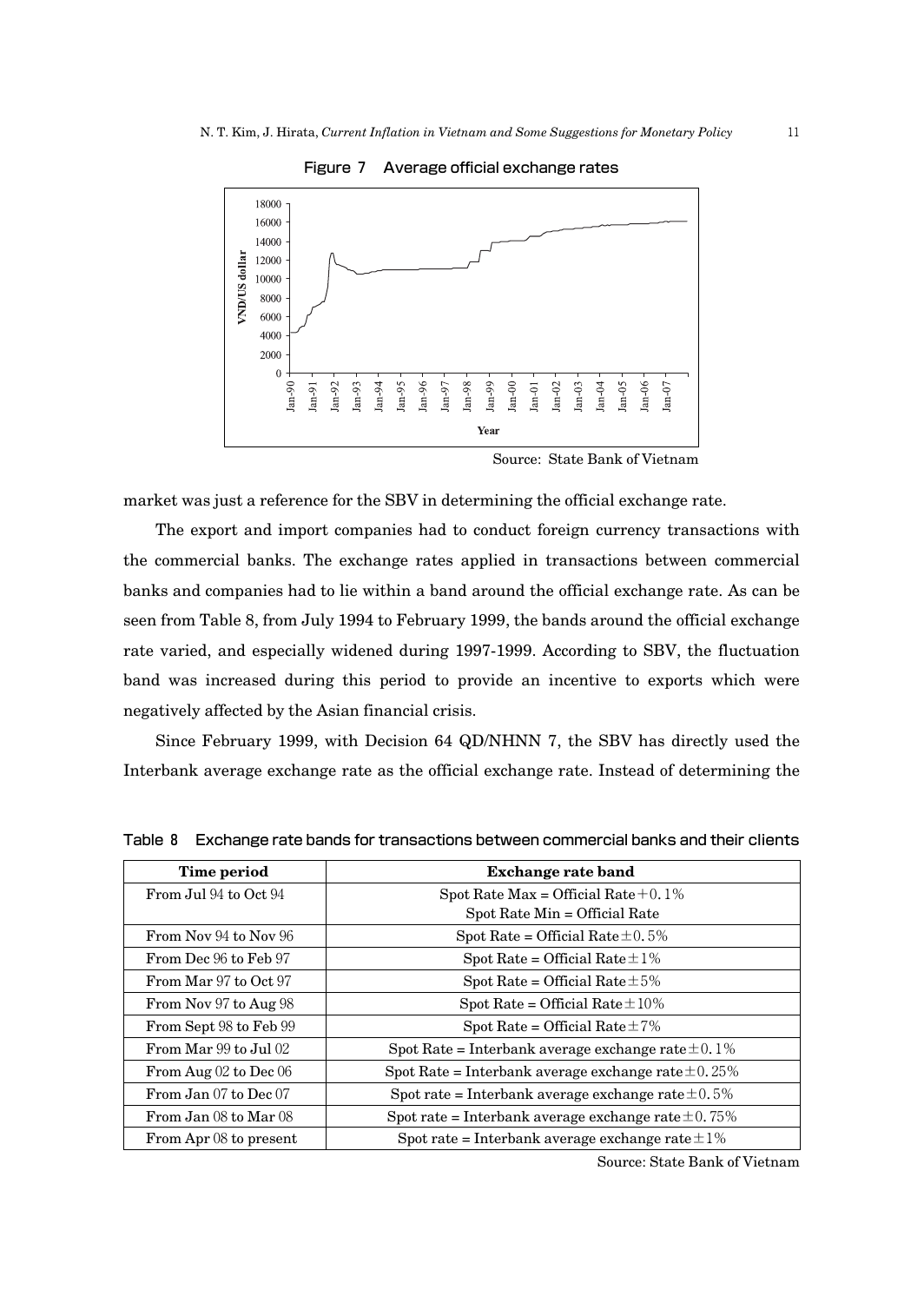official exchange rate, SBV announces the Interbank average exchange rate and the fluctuation band is stipulated around the Interbank average exchange rate. Hence, in Table 8, for the period from February 1999 onward, the term "Official rate" was replaced by the term "Interbank average exchange rate".

The Interbank average exchange rate, however, is not totally determined by supply and demand. Instead, the Interbank exchange rates realized in a day must be within 0.25 percent of the Interbank average exchange rate of the previous day. The SBV reserves the right to intervene in the Interbank market by buying or selling foreign exchanges.

As can be observed from Figure 7, except for the period 1990-1992 and 1998-1999, the exchange rate has been quite stable. Even after February 1999, when the Interbank average exchange rate was used as the official exchange rate, no dramatic changes in exchange rates can be observed. Though the exchange rate system from 1999 to the present was claimed by the SBV as the managed-floating exchange rate, the SBV intervention seems so heavy that it should rather be considered as a fixed exchange rate system.

During 2004-2007 period, the Interbank average exchange rate adjusted gradually upward, from approximately VND 15, 600/US dollar to the level of around VND 16, 100/US dollar. Under the pressure of surplus overall balance of payments, the gradual increase in the Interbank average exchange rate means that the SBV has extensively intervened in the foreign exchange market. The US dollar purchase by SBV must be accompanied with the sterilization operation to avoid the increase of VND in circulation. However, as indicated in section 5, the infant state of both the monetary market and monetary operation has led to ineffective sterilization.

## **5. Monetary policy and the open market operation**

This section tackles the effectiveness of the sterilization operation. The analysis starts with a discussion about the general monetary policy of Vietnam, and then focuses on the open market operation (OMO).

### **5-1. Monetary policy**

Prior to 1988, under the centrally-planned system, SBV provided nearly all banking services in accordance with the national plan. Since financial resources were scarce, bank lending was state directed and credit rationing was imposed. However, under SBV there were two specialized departments responsible for financing trade and infrastructure projects.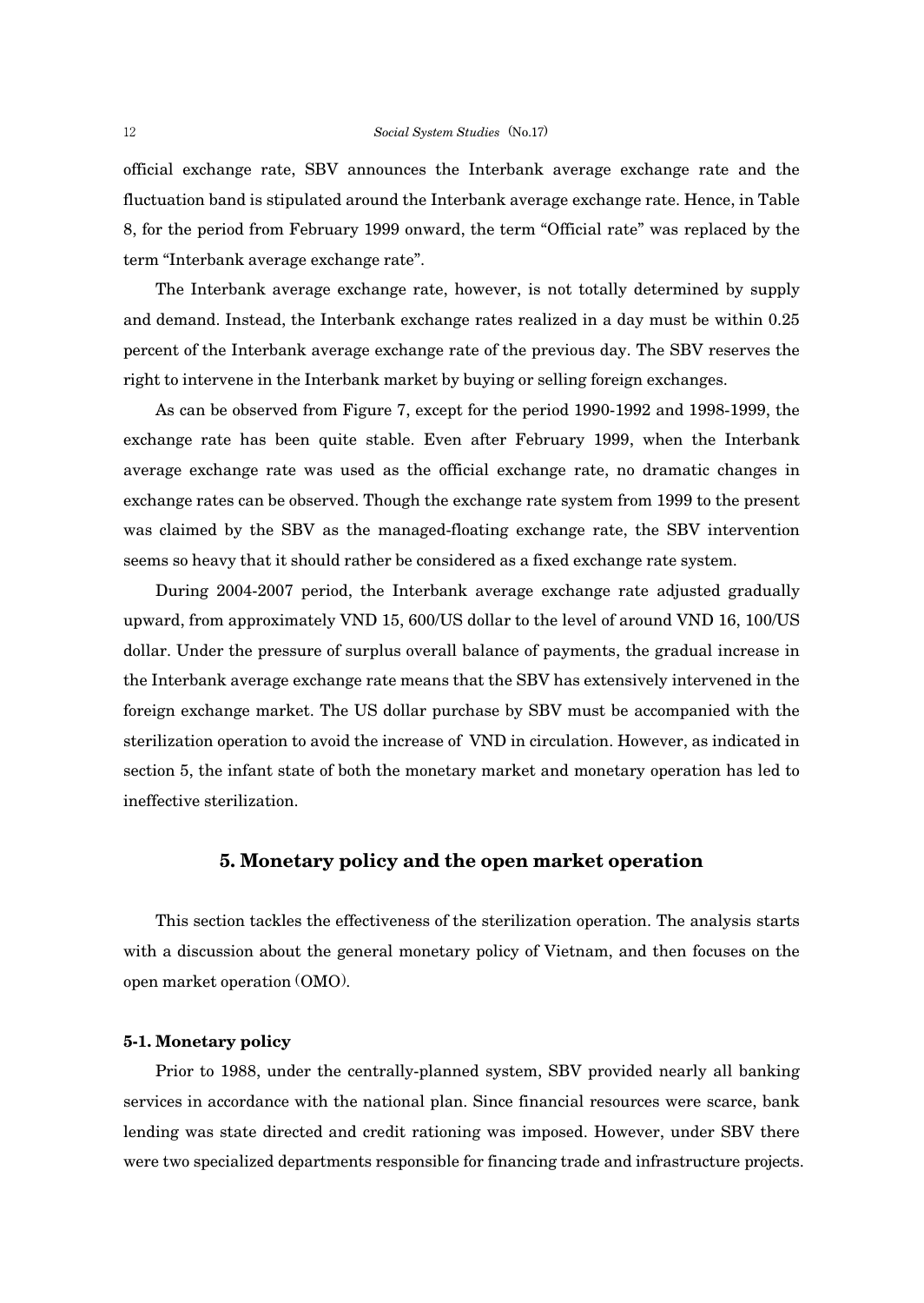In March 1988, the mono-bank system was replaced by a two-tier banking system including the SBV and four state-owned commercial banks (SOCBs), two of which used to be the two specialized departments under SBV. Since 1991, the private sector was allowed to set up joint-stock commercial banks and since 1992 foreign banks could open local branches in the Vietnamese market. However, with another SOCB set up in 1997, the five SOCBs still dominate the banking system, accounting for around 80 percent of loans and deposits in Vietnam (World Bank [2006]).

On the other hand, according to the Law on State Bank [1997, 2003], the SBV belongs to the government and does not have the exclusive power to conduct monetary policy. The SBV just plays a role of a participating member in the establishment of the monetary policy. The government builds the annual plan of national monetary policy in which it determines the target rate of inflation and decides on the amount of money supply added to circulation. Then, the plan is submitted for the evaluation and final decision of the National Congress. The Congress will make decisions on monetary policy in relation to the government budget plan and the targeted economic growth rate.

The monetary policy has been targeted to "stabilize currency value, control inflation, promote socio-economic development, maintain national security, and improve people's living standard" (Law on State Bank [1997]). According to this statement, the monetary policy seems to have multi targets with no clear priority.

Though the operating target was not explicitly stated, the de facto operating target is the reserve aggregate. Decision number 37/2000/QD-NHNN1 on 24<sup>th</sup> January, 2000 guided the control of commercial banks' reserves at SBV. M2 and the total credit balance are selected to be the intermediate targets. $5$ 

The reform in monetary policy has been conducted gradually, replacing credit lines and liberalizing interest rates.<sup>6)</sup>In the 1990s, SBV relied mainly on credit line and interest rate framework (i.e, interest rate floor and ceiling) to intervene in the economy. Recently, OMO and basic rates as a reference for market interest rates have been introduced. Though the required reserve ratio was introduced in 1992, it has been used more frequently in the recent period.

It can be drawn from the above analysis that the monetary market of Vietnam is still in an early stage of development, with the dominance of SOCBs, the dependent position of the SBV and the new introduction of conventional tools like OMO in the conduct of monetary policy. This general situation may help explain the ineffectiveness of the open market operation conducted in the study period.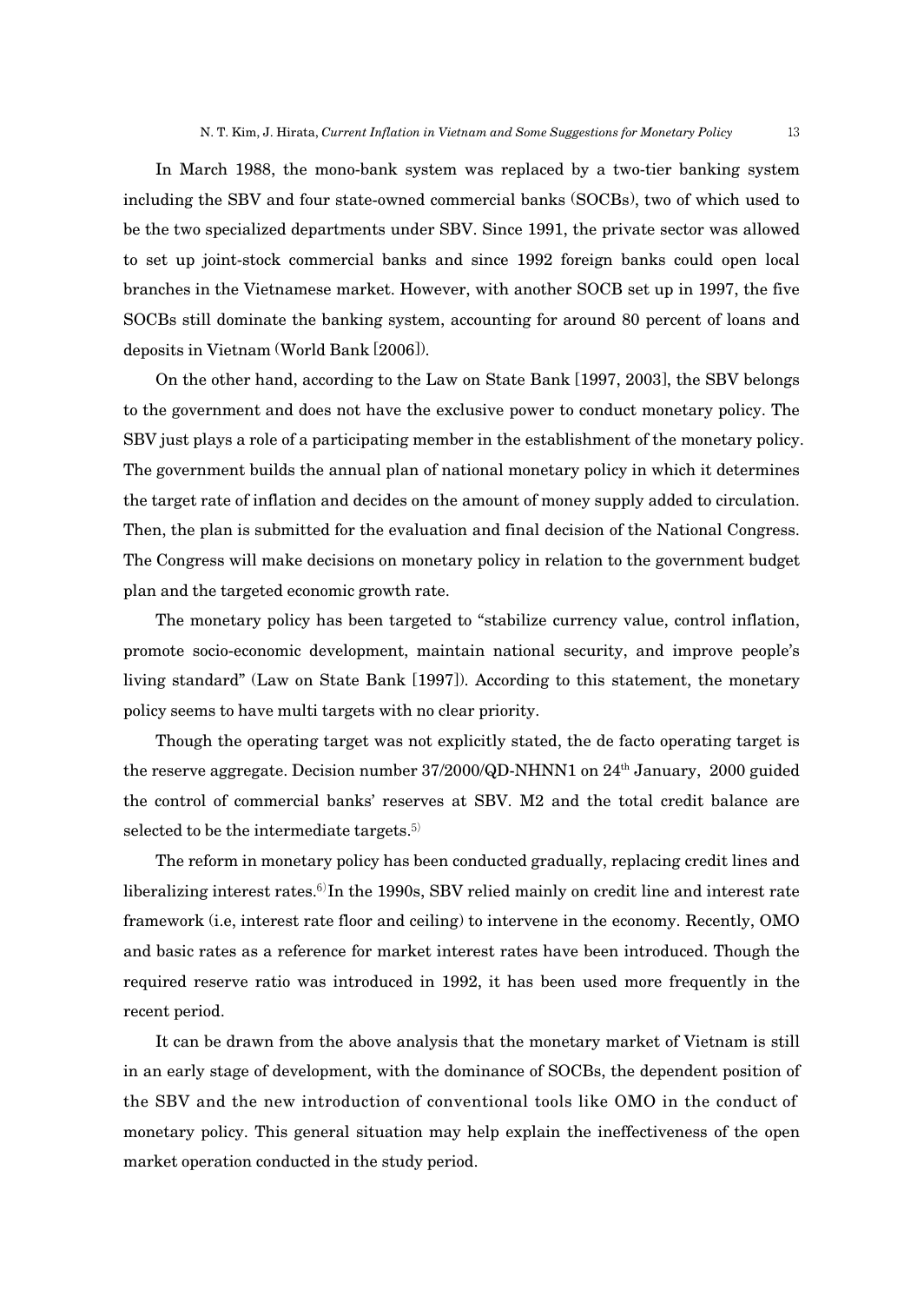| Time              | Monetary tools                          |
|-------------------|-----------------------------------------|
| 1992-present      | Required reserve ratio.                 |
| 1994-1998         | Credit line                             |
| 1997-present      | Refinancing loans $(*)$                 |
| 1999-present      | Discount loans $(*)$                    |
| Jul 2000-present  | Open market operation                   |
| Aug 2000-Jun 2002 | Basic interest rate with bands          |
| Jul 2002-present  | Basic interest rate as a reference rate |

Table 9 Tools of the monetary policy in Vietnam

Sources: Le Thi Tuan Nghia, PHD thesis [2004], SBV [2006]

(\*) Refinancing loans are collateralized loans that SBV provides for commercial banks. Collaterals include SBV bills, government bonds, and other securities having the maximum of two years until the due date. Discount loans, on the other hand, are provided to commercial banks by rediscounting commercial drafts.

#### **5-2. Open market operation**

OMO is the operation in which SBV and commercial banks buy and sell short-term securities to change the monetary base and hence change the short-term interest rates. In Vietnam, the two main securities traded in OMO are Treasury bills and SBV bills. For Treasury bills, OMO is the secondary market trading where Treasury bills issued in the primary market can be traded between SBV and commercial banks. For SBV bills, OMO is both the primary market and secondary market transactions where SBV bills are issued and then traded between SBV and commercial banks. There are two forms of trading by OMO, including repurchase agreements (or repos) and outright transactions. A repurchase agreement is a form of transaction in which securities are sold (bought) by one party only to be bought (sold) back at a higher price by that party after a short time. Outright transaction is the purchase (sale) of securities without any agreement to sell (buy) back. However, the conduct of OMO has not attracted the participations of commercial banks. In fact, up to 90 percent of trading sessions have less than four commercial banks, and many sessions have only one commercial bank participating (Le Thi Tuan Nghia [2004]). Moreover, the frequency of OMO sessions is low.

There are several reasons for this situation. First is the underdevelopment of the primary market for Treasury bills due to low interest rates and shortage of various maturities. In fact, Treasury bill's interest rates are low compared with the market interest rates. Given the high deposit interest rates that commercial banks have to pay for depositors, it is not profitable for them to invest in Treasury bills. So far, mainly stateowned commercial banks have bought Treasury bills. Joint-stock commercial banks often offer higher interest rates for their deposits, which force them to look for more profitable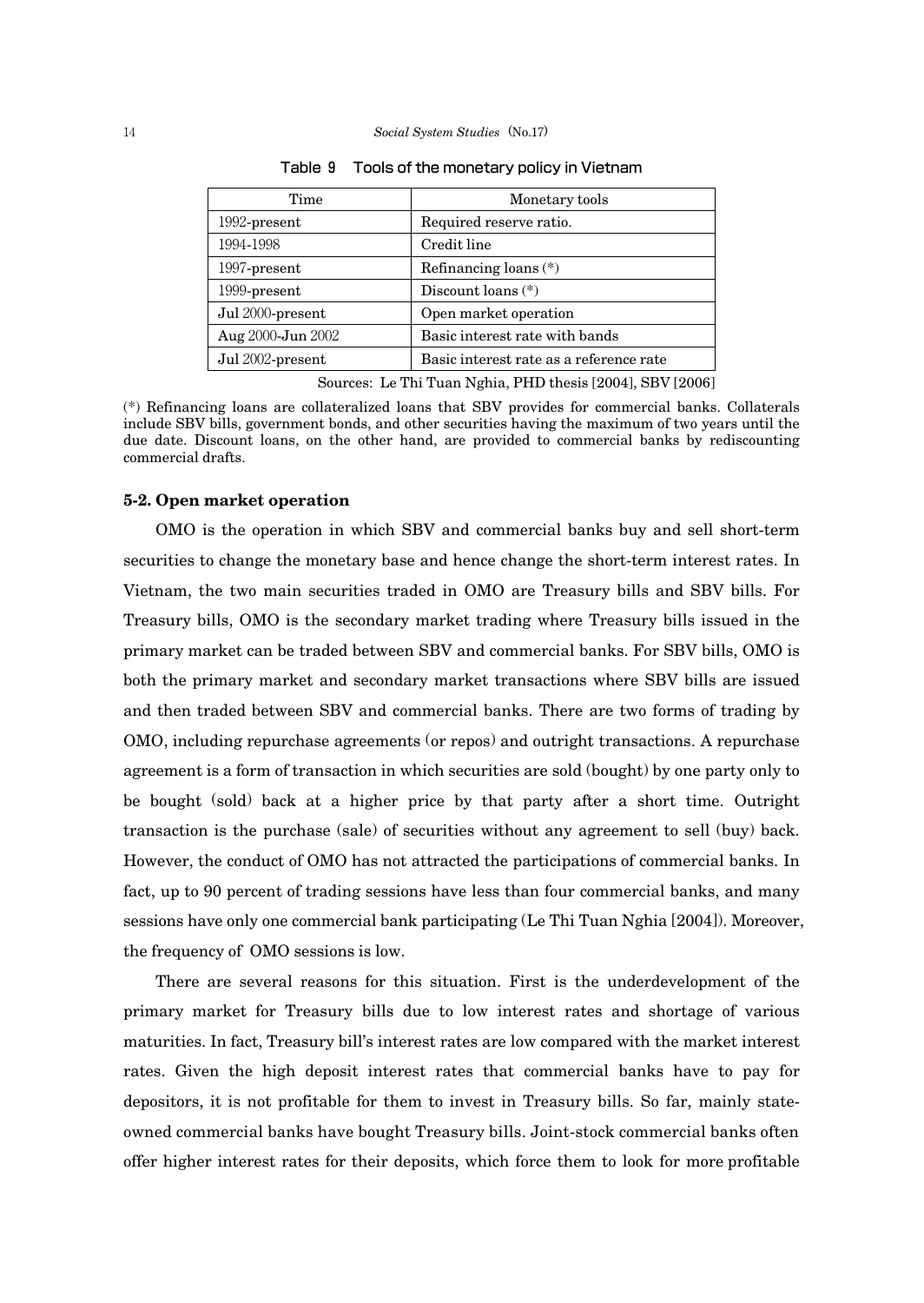| Time                | Frequency of sessions   |
|---------------------|-------------------------|
| Jul 2000 - Jan 2001 | $1$ session / $10$ days |
| Feb 2001 - Feb 2002 | 1 session / week        |
| Mar 2002 - Dec 2004 | 2 sessions/week         |
| $2005$ - present    | 3 sessions / week       |

Table 10 OMO schedule

Source: State Bank of Vietnam



Figure 8 Treasury bill's interest rate and market interest rates

Source: State Bank of Vietnam

investments and refrain from offering low interest rates competing against state-owned commercial banks in OMO trading sessions (Le Thi Tuan Nghia [2004]).

On the other hand, various maturities of Treasury bills are unavailable for OMO. In fact Treasury bills are mainly issued to finance government deficits. The issuance of Treasury bills to create commodities for OMO has not been emphasized. As a result, until now short-term Treasury bills only included the 364-day maturity. The unavailability of other shorter maturities means that commercial banks do not have many choices in their investment. In addition, the underdevelopment of the secondary market makes the liquidity of Treasury bills very low, further discouraging the purchase of commercial banks.

Second, OMO interest rates, which are the interest rates for repurchase agreements and outright trading are low. This is because the OMO interest rates are under the control of SBV, even when the trade is conducted through interest rate bids. According to SBV's regulation on OMO, OMO is conducted through either quantity bid or interest rate bid. For the quantity bid, the OMO interest rates will be pre-determined by the SBV. For the interest rate bid, the bid-winning interest rates must lie in the interest rate range set by SBV (SBV's regulation on OMO [2007]). Obviously the interest rate range was set at low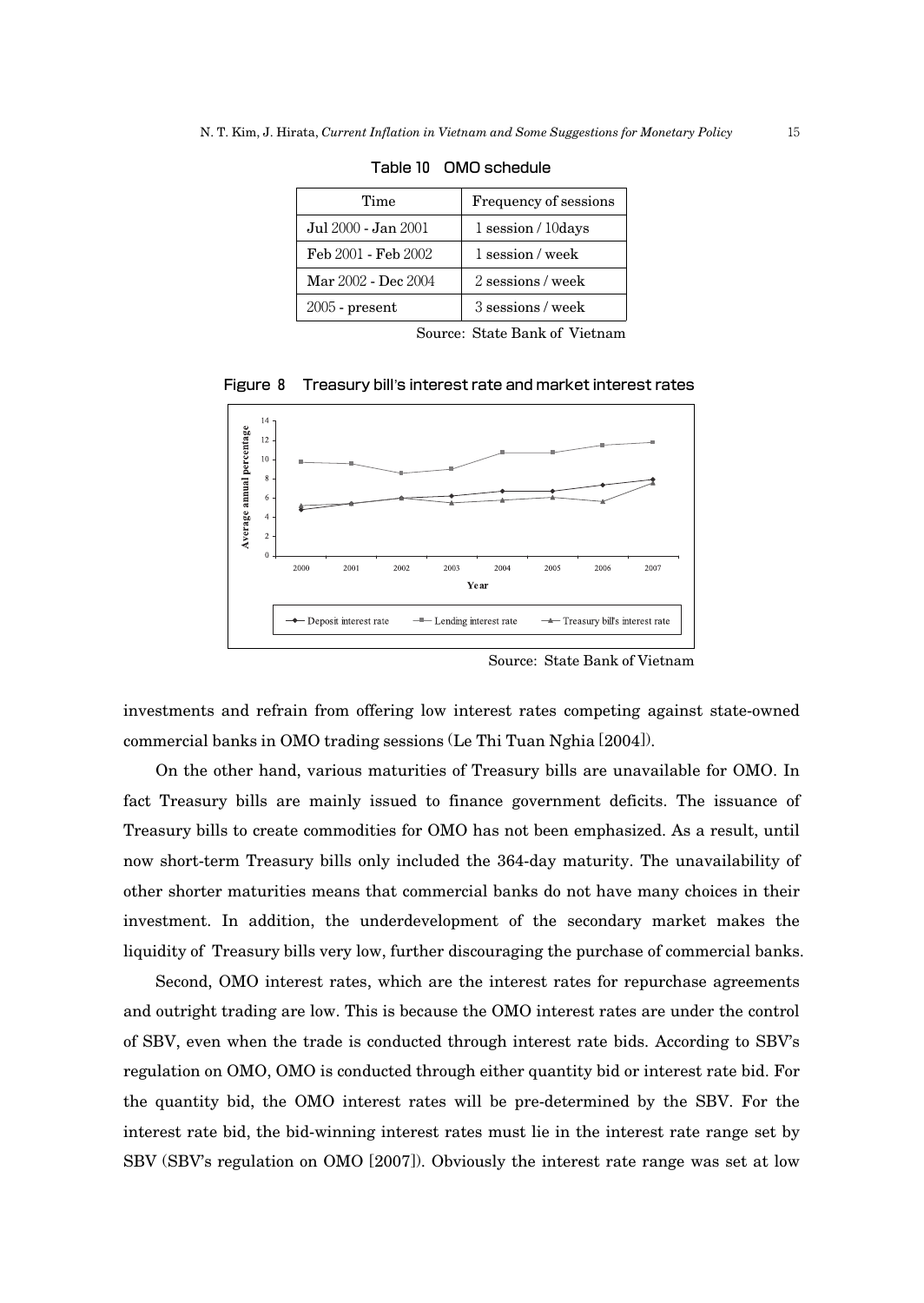levels, resulting in low OMO interest rates compared with market interest rates (see Figure 9 and Figure 10).



Figure 9 OMO interest rate and Vietnam Interbank Offer Rate (VNIBOR)

Source: State Bank of Vietnam



Figure 10 OMO interest rate and market interest rates

Source: Vietnam Economic Times [2001-2007]

It can be inferred that low OMO interest rates would be beneficial for commercial banks in borrowing money from SBV, but would discourage them from lending money to SBV. In particular, commercial banks are willing to sell Treasury bills to SBV, but will not be willing to buy SBV bills and Treasury bills from SBV. In other words, the money withdrawal of SBV will be more difficult.

It is not clear whether the SBV is fully aware of the importance of the sterilization operation to offset their intervention in the foreign exchange market. However, even if they were, it would be difficult for them to conduct sterilization, given the infant state of the monetary market and lack of monetary tools.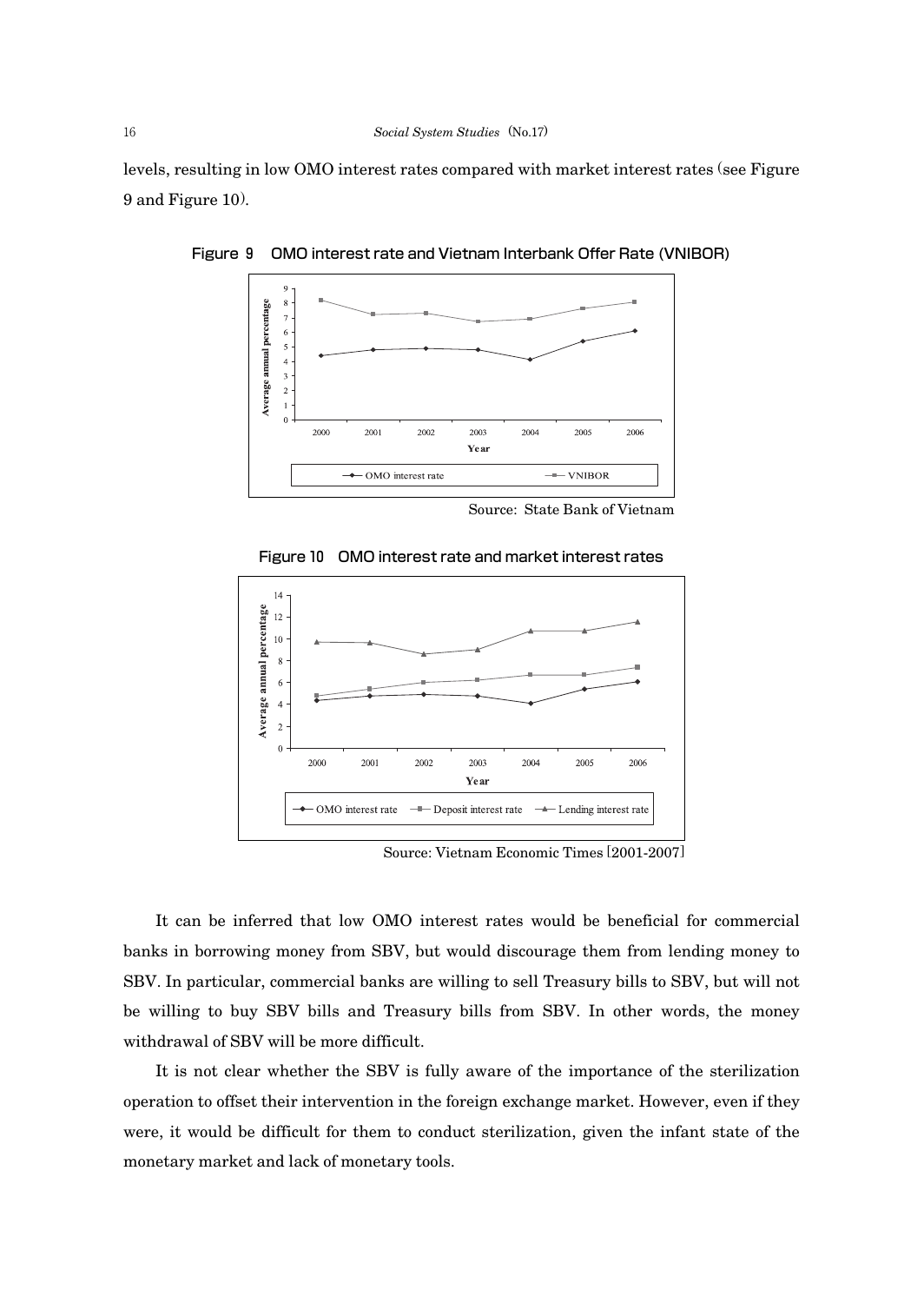To test the effect of ineffective sterilization on inflation in Vietnam, using quarterly data for the period 1995-2006, a simple regression was conducted with the Consumer Price Index (CPI) as the dependent variable. Independent variables include the real exchange rate (REX), the real industrial production (RIP), the monetary base (M0) and the import price index (IMPORT). The import price index is calculated based on the quarterly international price of gasoline, diesel, steel and fertilizer, which are the most important imports of Vietnam. All variables are in log form, so LCPI is the dependent variable, and independent variables are LREX, LRIP, LM0 and LIMPORT.

The result equation was:

$$
LCPI = 4.71 - 0.53 \times LREX + 0.029 \times LRIP + 0.24 \times LMO - 0.04 \times LIMPORT, R2 = 0.9.
$$
  
(-4.65) (1.35) (4.6) (-0.9)

As the equation shows, LM0 has a positive and statistically significant relation with LCPI, while LREX has a negative and statistically significant relation with LCPI. In fact a 1 percent increase in M0 pushes up CPI by 0.24 percent, while a1 percent increase in real exchange rate reduces CPI by 0.53 percent. Since the regression has the problem of endogenous variables, however, we just include it as a reference in this paper.

## **6. Recommendations**

Based on the above analysis, the following recommendations concerning the exchange rate policy and the conduct of OMO are made.

#### **6-1. Exchange rate policy:**

Given the difficulties of the sterilization operation, it is recommended that Vietnam be more flexible in its exchange rate management. It means that the fluctuation band of the Interbank average exchange rate should be widened, say from 5 percent to 10 percent, instead of just 0.25 percent. A more flexible exchange rate system will increase the independence of the monetary policy, and therefore, improve the effectiveness of the inflation control.

#### **6-2. Conduct of OMO**

To increase the number of securities available for OMO, the government should issue government securities more frequently, increase the Treasury bill's interest rate, and diversify the term of maturities of those securities. Treasury bills and bonds should be issued not only to finance budget deficits, but also to create the commodities for the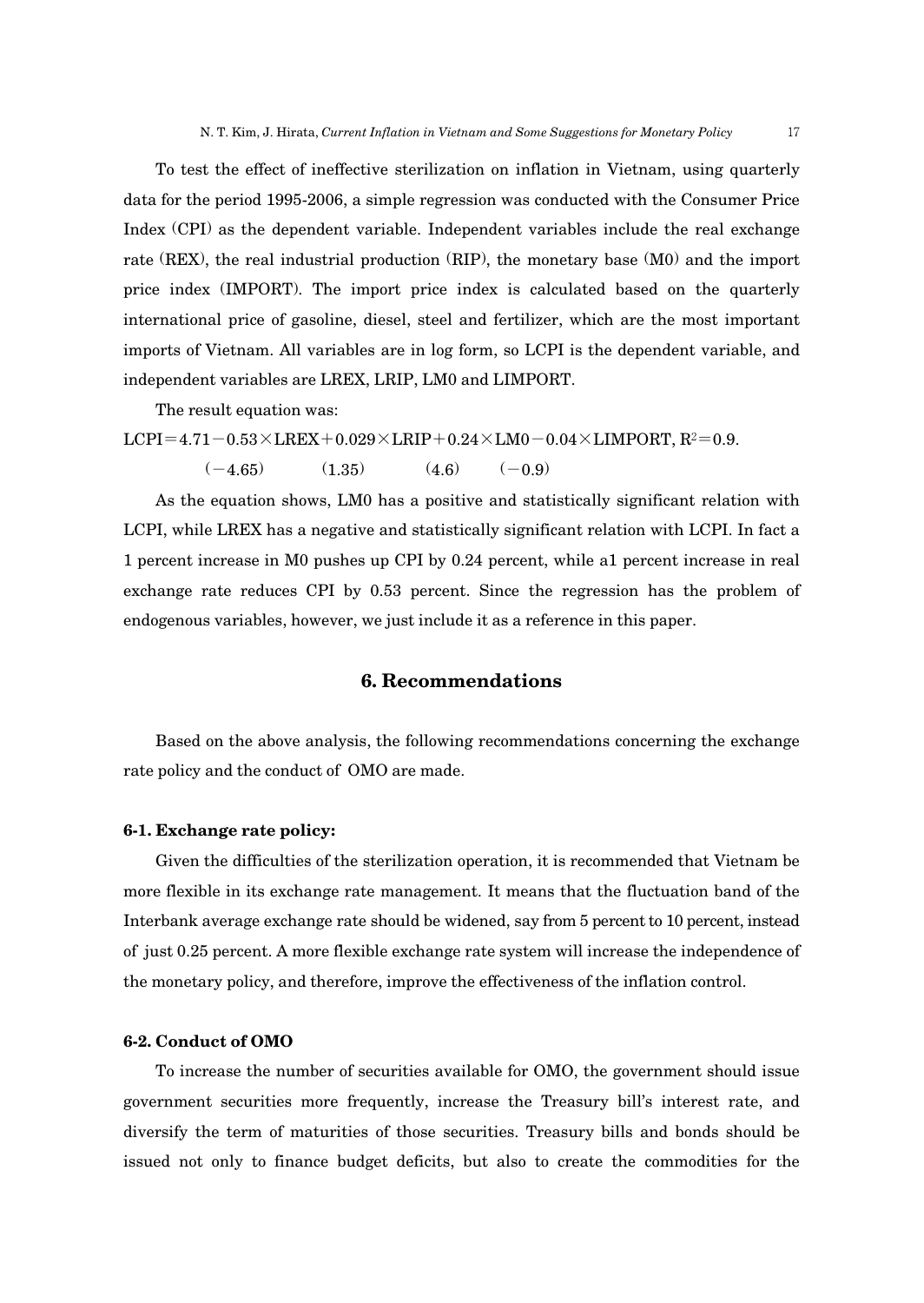Interbank market. On the other hand, the issuance of SBV bills should also be conducted more frequently to add commodities to the market.

To improve OMO transaction, it is recommended that SBV relax its control on bidding interest rates in OMO so that the OMO interest rates more closely follow market interest rates. More attractive interest rates will encourage more participants, and hence increase the effectiveness of OMO.

## **Notes**

- 1)Before the 1985 reform, besides money, coupons were distributed to people and they could only buy certain quantities of different goods stated on the coupons. The 1985 reform then eliminated the coupon system entirely (Le Quoc Ly [2005]).
- 2) Tax covered from 20% to 28% of the budget's total revenue. The remaining revenues were fees.

The total amount of money created over total budget deficit was 19.1%, 59.2%, 61.6%, 65.7% and 65.8% in 1984, 1985, 1986, 1987 and 1988, respectively. (Le Quoc Ly [2005])

- 3) The budget deficit was covered by foreign loans and government bonds.
- 4) It should be noted that data on trade balance produced by the General Statistic Office are different from those of the IMF. However, the data from both sources show that the trade deficit stabilized during 2003-2006 period.
- 5)Total credit balance is the amount of loans made by commercial banks. From 1994 to 1998, the SBV used credit limit to control the amount of loans made by commercial banks. M2 includes money in circulation, demand deposits in commercial banks, time deposits and bonds issued by commercial banks. Deposits included in M2 cover deposits in VND and in foreign currency.
- $6)$  See Table A-1 in the Appendix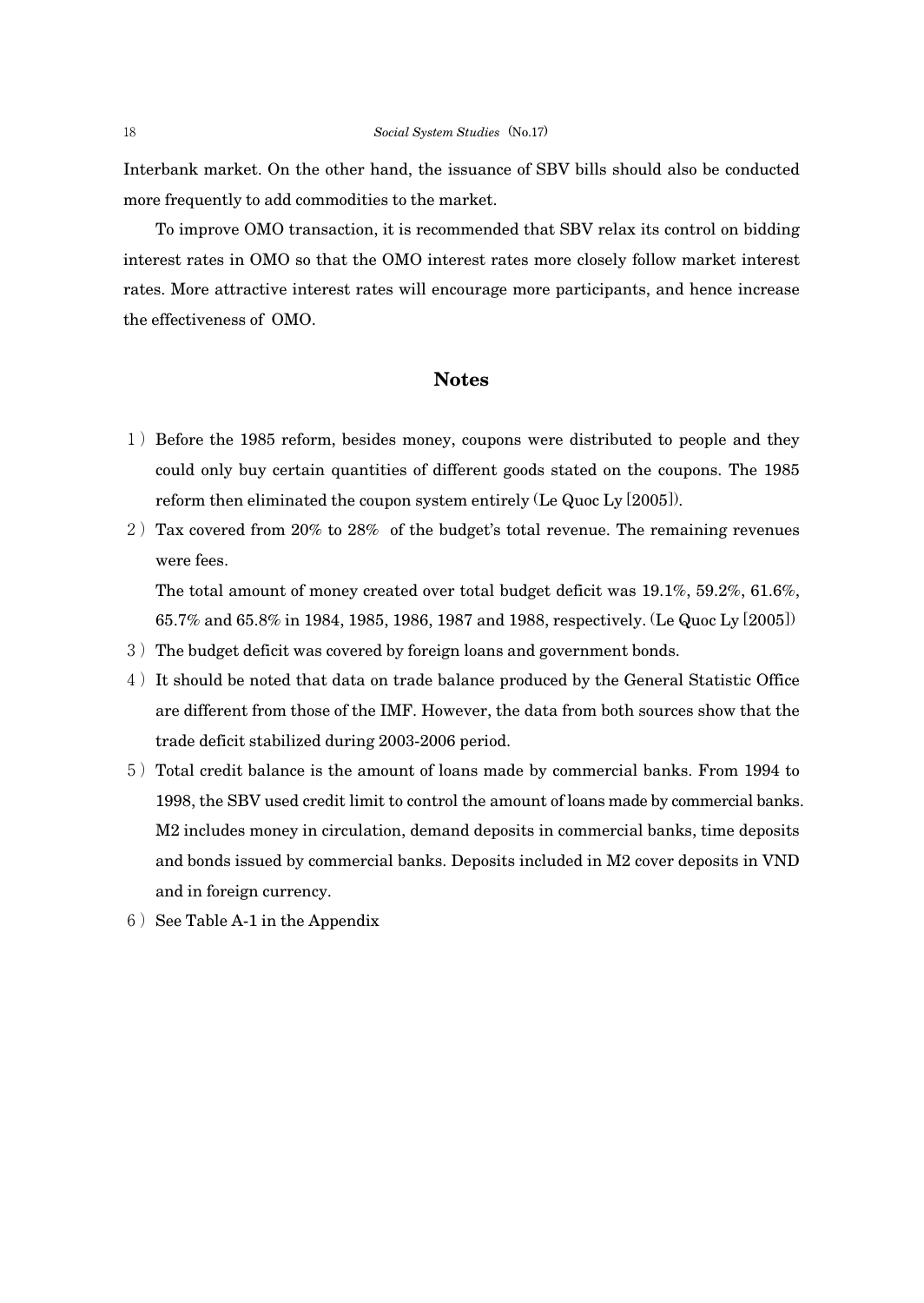# **Appendix**

#### Table A-1 Interest rate liberalization process in Vietnam. (Deposit and lending interest rate regulation for VND)

| Time               | Content                                                                                                                                                                |
|--------------------|------------------------------------------------------------------------------------------------------------------------------------------------------------------------|
| Before 1992        | SBV directly determined the deposit rate and the lending rate for<br>each type of commercial banks' customers.                                                         |
| 1992-1995          | SBV used the interest rate framework.                                                                                                                                  |
| 1996-1998          | SBV determined the ceiling rate for each lending period, and the<br>difference between lending rate and deposit rate.                                                  |
| 1999-Aug 2000      | SBV only determined the ceiling rate for lending. Deposit rates were<br>liberalized.                                                                                   |
| Sept 2000-Jun 2002 | SBV dropped the regulation of ceiling rate for lending, adopted basic<br>interest rate. The lending rates must fluctuate in a range around<br>basic interest rate.     |
| Jul 2002-present   | SBV continued to use basic interest rate but dropped the range.<br>Basic interest rate is a reference rate for commercial banks in<br>determining their lending rates. |

Source: Le Thi Tuan Nghia [2004], PHD thesis

#### **References**

- IMF [1998], Country report No.98/30, April 1998
- IMF [2006], Country report No.06/422, November 2006
- IMF [2007], Country report No.07/386, December 2007
- Le Thi Tuan Nghia [2004], *Hoan thien co che dieu hanh ty gia nham nang cao hieu qua chinh sach tien te o Vietnam (Reforming the exchange rate management to improve the monetary policy's effectiveness in Vietnam),* Ph.D thesis.
- Le Quoc Ly [2005], *Lam phat : Hanh trinh va giai phap chong lam phat o Vietnam (Inflation and solutions to curb inflation in Vietnam),* Nha Xuat Ban Tai chinh (Financial Publishing Company).
- Le Anh Tu [2007], *Monetary policy in Vietnam : Alternatives to inflation targeting,* Paper prepared for the Political Economy Research Institute at the University of Massachusetts, Amherst.
- M. Ayhan Kose, Eswar Prasad, Kenneth Rogoff, Shang-Jin Wei [2006], *Financial globalization: A reappraisal,* IMF working paper.
- Nguyen Van Lich [2006], *Can can thuong mai trong su nghiep cong nghiep hoa, hien dai hoa o Viet Nam (The trade balance in the industrialization and modernization process of Vietnam),* Nha Xuat Ban Lao dong-Xa hoi (Labor-Social Publishing House).